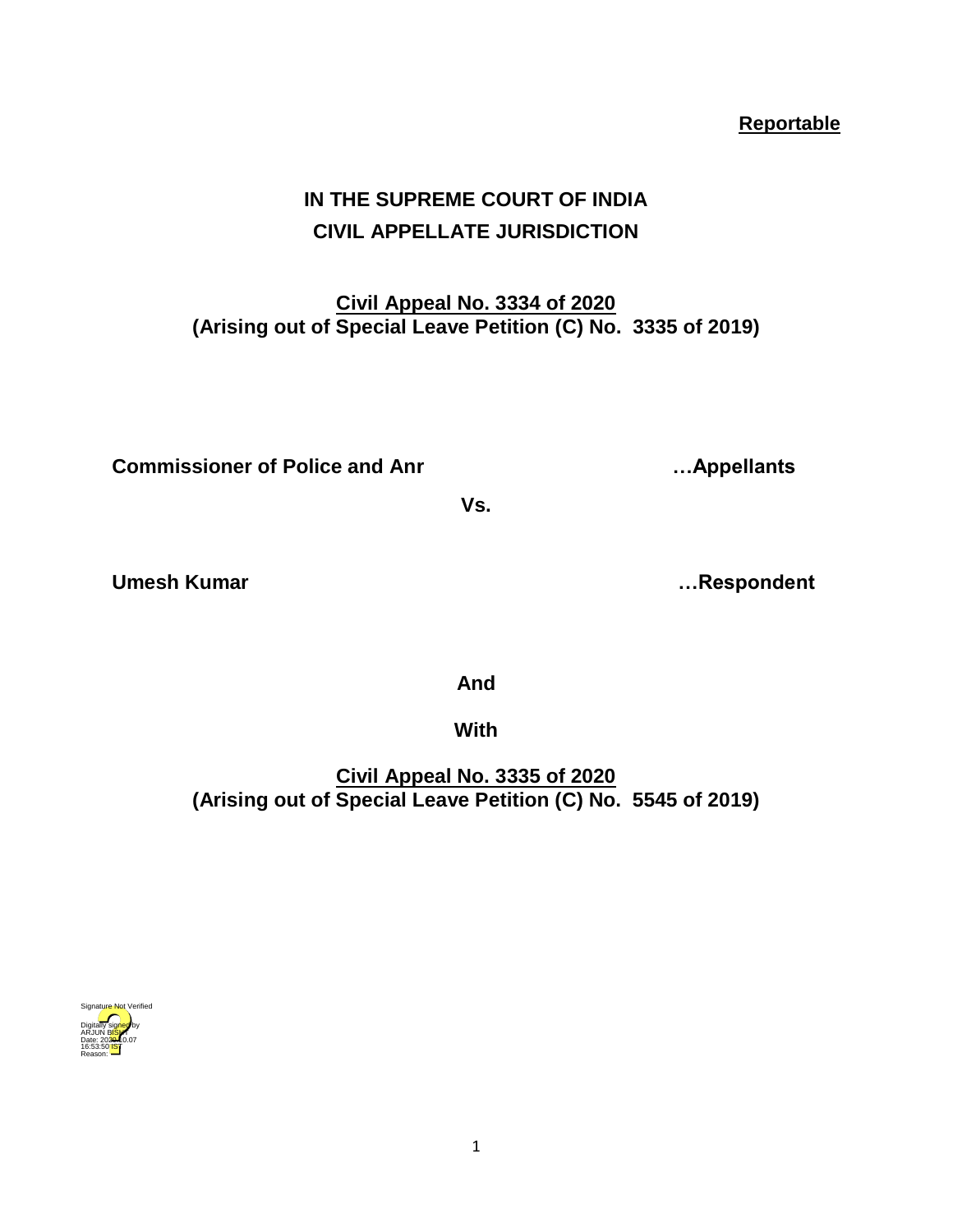## **J U D G M E N T**

## **Dr Dhananjaya Y Chandrachud, J**

1 On 27 January 2013, a notice was published in the newspapers for filling up 523 vacancies for the post of 'Constable (Executive) – Male' in the Delhi Police. The break-up of vacancies indicated 262 to be unreserved, 142 for OBC candidates, 79 for Scheduled Caste candidates and 40 for those belonging to the Scheduled Tribes. The candidates appeared for a physical endurance and measurement test on 4 October 2013. Upon qualifying at the test, the candidates were allotted roll numbers for appearing in the written examination. Of a total of 50,422 candidates, 39,597 appeared in the written examination which was held on 8 March 2014. This examination was cancelled by the Delhi Police, and a fresh written examination was held on 25 May 2014, which was cancelled as well. Finally, a written examination was conducted on 16 November 2014, consisting of one objective - type multiple choice question paper of 100 marks. After an evaluation of the OMR sheets, a list of 514 provisionally selected candidates was declared on 13 July 2015. Nine vacancies could not be filled up due to the unavailability of suitable candidates in the ex-servicemen category. The respondents were declared to be selected under the OBC category. During the course of scrutiny, it was found that a bonus mark had not been allocated to candidates whose height was measured at 178 centimetres or above at the time of the physical endurance and measurement test. Candidates were entitled to an extra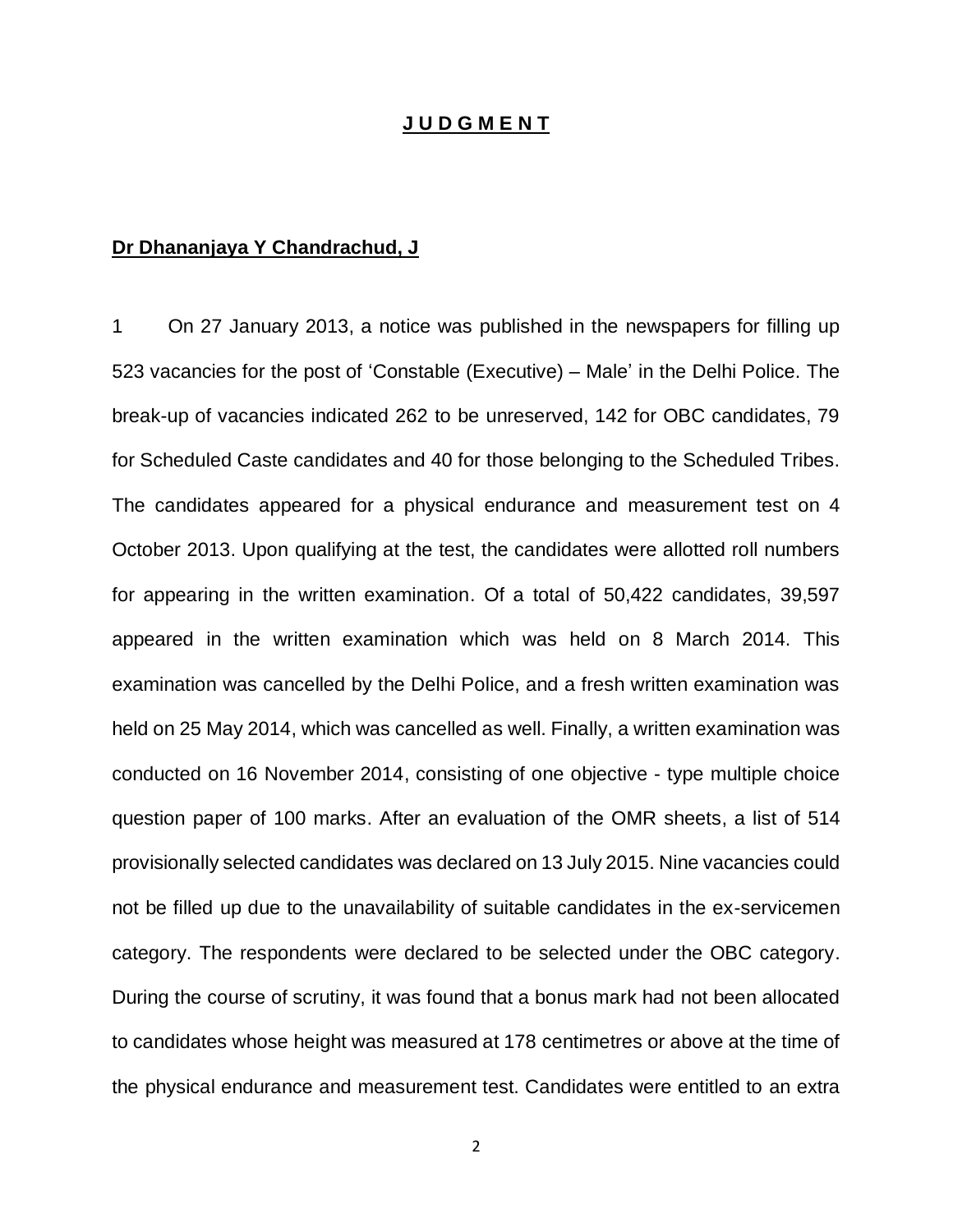bonus mark under the provisions of Point No. 4 (II) of the then Standing Order 212 of 2011, according to which:

> "A candidate whose height is 178 cms or more shall be given 01 bonus mark, to be added in the total marks while determining the merit list."

Accordingly, the result was recompiled after allocating one bonus mark to all the candidates with a height of at least 178 centimetres and a final revised result was declared on 17 July 2015. 512 candidates were selected while the remaining 11 vacancies were not filled up due to the unavailability of candidates from the exservicemen category. In the result which was declared on 17 July 2015, 32 new candidates came within the selection zone and 34 candidates were ousted.

2 The respondents to the present Civil Appeals were declared as selected from the OBC category in the revised result as well. The minimum qualifying marks for the OBC category were 71.29004295. Umesh Kumar, the respondent in the first of the two appeals secured 74.16991306 marks. Satyendra Singh, the respondent in the companion appeal secured 71.49891738 marks. In the note attached to the final list declared on 17 July 2015, all candidates were directed to report to the DCP – Recruitment Cell, New Police Lines, Kingsway Camp, Delhi for further "codal formalities" between 27 July 2015 and 31 July 2015. Candidates were distributed on these dates in accordance with their roll numbers: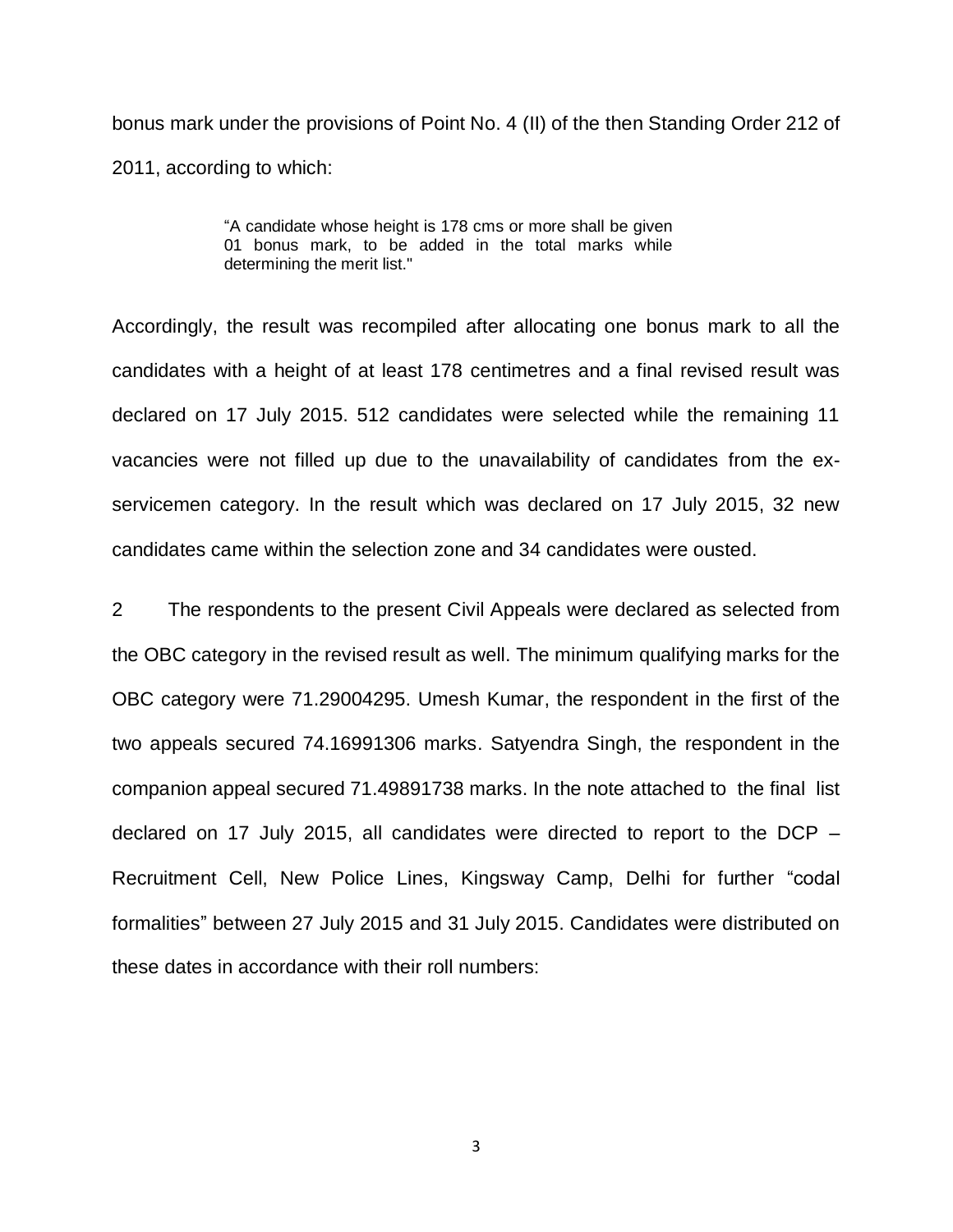| Sl.No.         | Date                | Roll<br>Nos. | Roll<br>Nos. | of<br>No   |
|----------------|---------------------|--------------|--------------|------------|
|                |                     | from         | to           | candidates |
|                | 27.07.2015          | 100028       | 111136       | 100        |
| $\overline{2}$ | 28.07.2015   111342 |              | 120157       | 100        |
| 3              | 29.07.2015   120243 |              | 131224       | 100        |
| 4              | 30.07.2015   131257 |              | 141361       | 100        |
| 5              | 31.07.2015   141695 |              | 150090       | 112        |

3 All the selected candidates were issued the prescribed forms so as to expedite the process of recruitment. The object appears to have been that during the commencement of batches for basic training, the candidates should have all documents complete, to facilitate the issuance of offers of appointment. The documents which were issued to candidates were:

> "a. Attestation Form for Police Verification (F-36). b. Medical Form (F-37) for medical examination. c. Agreement Form (F-81) i.e. regarding depositing of capitation charges in case he / she left service before 5 years after joining Delhi Police. d. Certificate of Character (F-82). e. Undertaking (F-83)."

4 All candidates were directed to submit the attestation form (F-36) for police verification and a medical form (F-37) for conducting a medical examination in accordance with Rules 24 and 25 of the Delhi Police (Appointment and Recruitment) Rules, 1980. On receipt of a satisfactory police verification and medical report, candidates were to be issued a communication directing them to report at the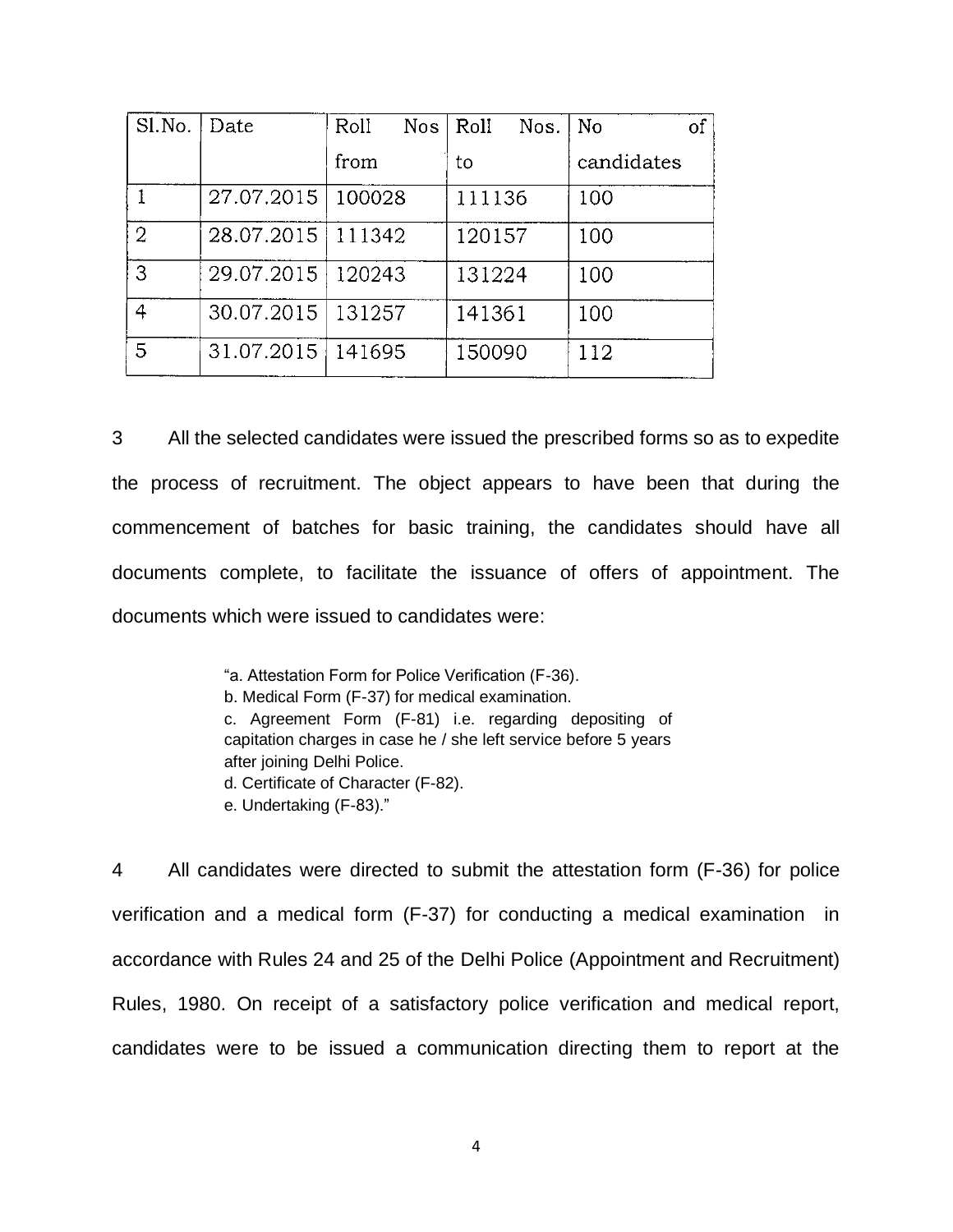Recruitment Cell- NPL, together with original documents. The following forms had to be submitted before the issuance of an offer of appointment:

> "a. Agreement Form (F-81) i.e. regarding depositing of capitation charges in case he/ she left service before 5 years after joining Delhi Police. b. Certificate of Character (F-82). c. Undertaking (F-83)."

5 The respondents submitted Form F-36 for verification of character and antecedents, and Form F-37 for medical examination on 28 July 2015. Both of them were examined by the medical board and were declared to be medically fit. The verification of character and antecedents was also received. In the case of Umesh Kumar, the medical examination was conducted by the Medical Board at Rao Tula Ram Memorial Hospital, GNCT of Delhi on 20 August 2015, while the verification of character and antecedents was conducted by Haryana Police on 23 August 2015 and was received by the Recruitment Cell on 8 September 2015. In the case of Satyendra Singh, the medical examination was conducted on 27 August 2015 by the Medical Board at Guru Gobind Singh Government Hospital, Raghubir Nagar, New Delhi while the verification of character and antecedents was conducted by the SSP, Alwar, Rajasthan and was received by the Delhi Police through a letter dated 25 August 2015.

6 In the ordinary course, both the respondents would likely have been appointed as Constables in Delhi Police. However, on 29 September 2015, some other

5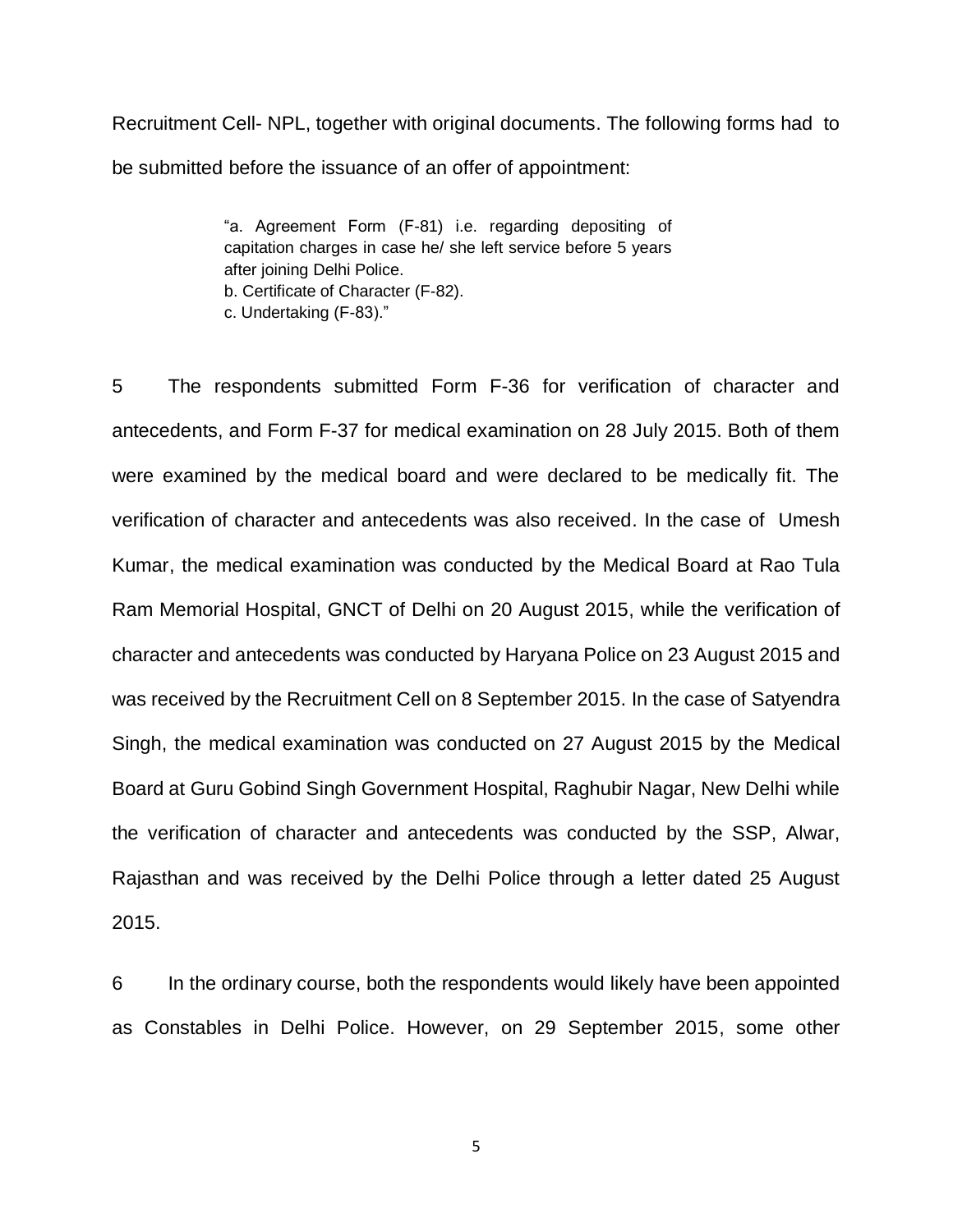candidates approached the Central Administrative Tribunal<sup>1</sup> in O.A. No. 3657 of 2015<sup>2</sup> and O.A. No. 4258 of 2015<sup>3</sup>. The applicants before the Tribunal challenged the answer keys in the written examination and claimed that they had not obtained marks for correct answers for question Nos. 17, 55, 56, 71, 75, 79, 86 and 90 of question booklet series 'C' as well as for the same questions of booklet series 'A', 'B' and 'D' with different sequence numbers. The Competent Authority in Delhi Police appointed an Expert Committee to examine all the issues and to submit its report after making "a master answer compendium and resultant answer key". In the meantime, the recruitment process for the joining of selected candidates in pursuance of the result dated 17 July 2015 was kept in abeyance and no offers for appointment were issued. The Expert Committee which was constituted on 20 November 2015 submitted its report on 26 December 2015. The grievances which were raised in OAs were examined and it was found that there were typographical errors in the answer keys. The Tribunal disposed of the OAs by a judgment dated 8 January 2016, with the following directions:

> " …in view of the statements made by the respondents that further action regarding the recruitment process will be taken as per the recommendations of the Expert Committee, and that till date no candidate has been given appointment for the post in question, and, considering the vagueness of the statements made by the respondents, we deem it just and proper to direct the respondents to ensure submission of the report by the said Expert Committee within one month from today, if such report has not yet been submitted by the Expert Committee, and to take further necessary action regarding the recruitment process within two months from today. Ordered accordingly."

 $\overline{\phantom{a}}$ 

<sup>1</sup> "the Tribunal"

<sup>2</sup> Ankit Kumar & others vs. Commissioner of Police, Delhi & others

<sup>3</sup> Anuj Kumar vs. Commissioner of Police, Delhi & others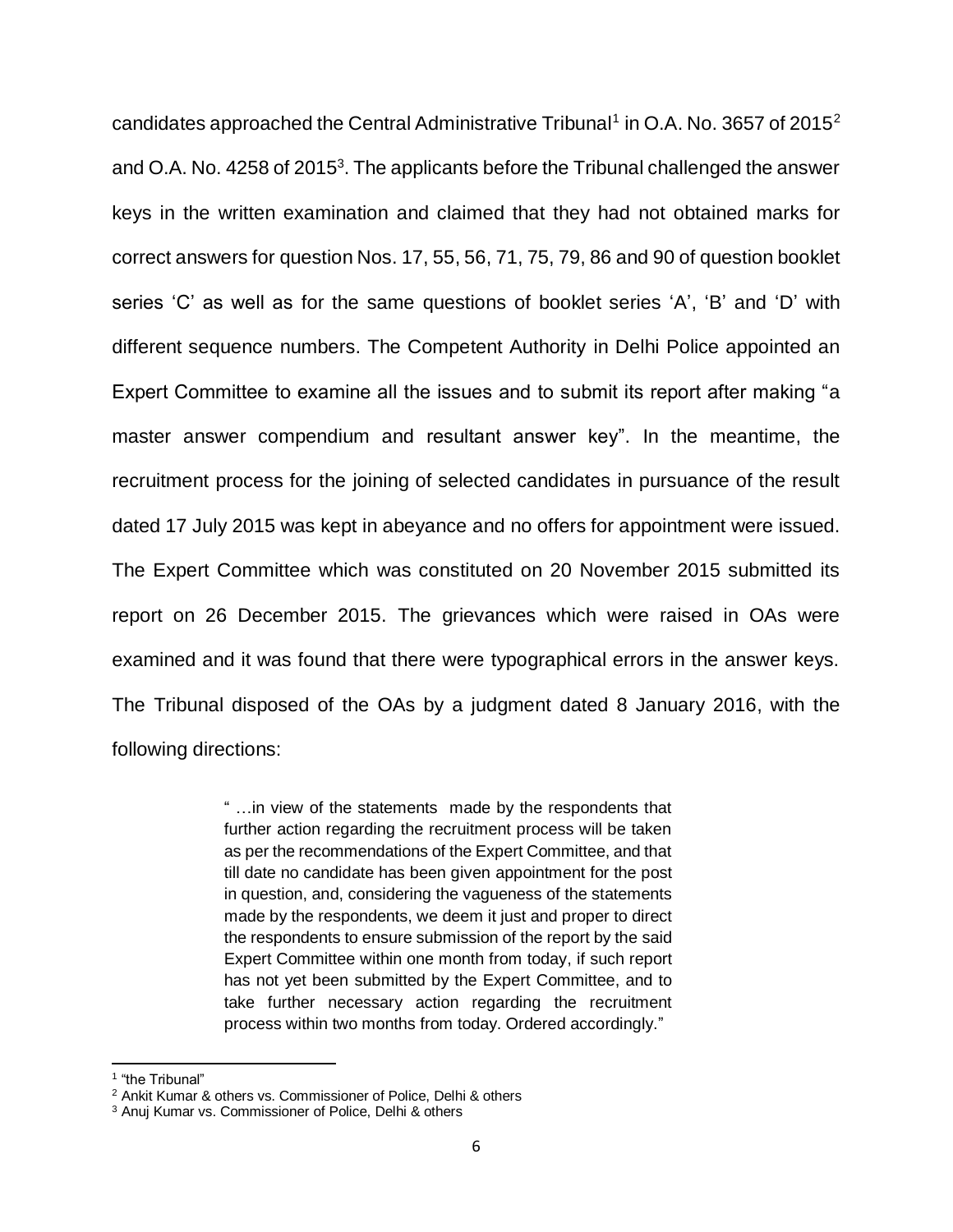Upon receipt of the report of the Expert Committee, the following decisions were taken

on 1 February 2016 by the recruitment authority:

"

- i. 14 questions declared "Null/Void" for the reasons like none of the given options being correct. Questions having more than one possible answers, mis-match in the meaning of English & Hindi versions etc.
- ii. In all the 21 questions (12 for General Knowledge section and 07 of Reasoning ability section and 02 of Numerical ability section) including 7 questions (3 for General Knowledge section and 3 of Reasoning ability section and 1 of Numerical ability section), which were declared void earlier, full marks be given to all candidates in such a manner that all candidates were given marks as per scaling method for the respective number of Questions from each category.
- iii. The options of answer of Q. No.6 & 10 (Booklet Series 'A') may be changed/modified from (B) to (D) & from (A) to (B) respectively as well as options of the same questions of other Booklet Series (B, C & D) having different sequence number may also be changed accordingly.
- iv. The option of answer of only Q.No.67 (Booklet Series-A) may be changed/modified from (B) to (D) as the option of answer of the same question of other Booklet Series (B), (C) and (D) is correct."

7 Resultantly, the entire result was revised. The final result after re-evaluation of all OMR sheets was declared on 22 February 2016. 518 candidates were declared to be provisionally selected subject to "codal formalities", such as the satisfactory verification of character and antecedents, medical examination and final verification of documents. Five vacancies could not be filled up due to the unavailability of suitable candidates from the ex-servicemen category. In the final result which was declared on 22 February 2016, 129 new candidates came into the selection zone and 123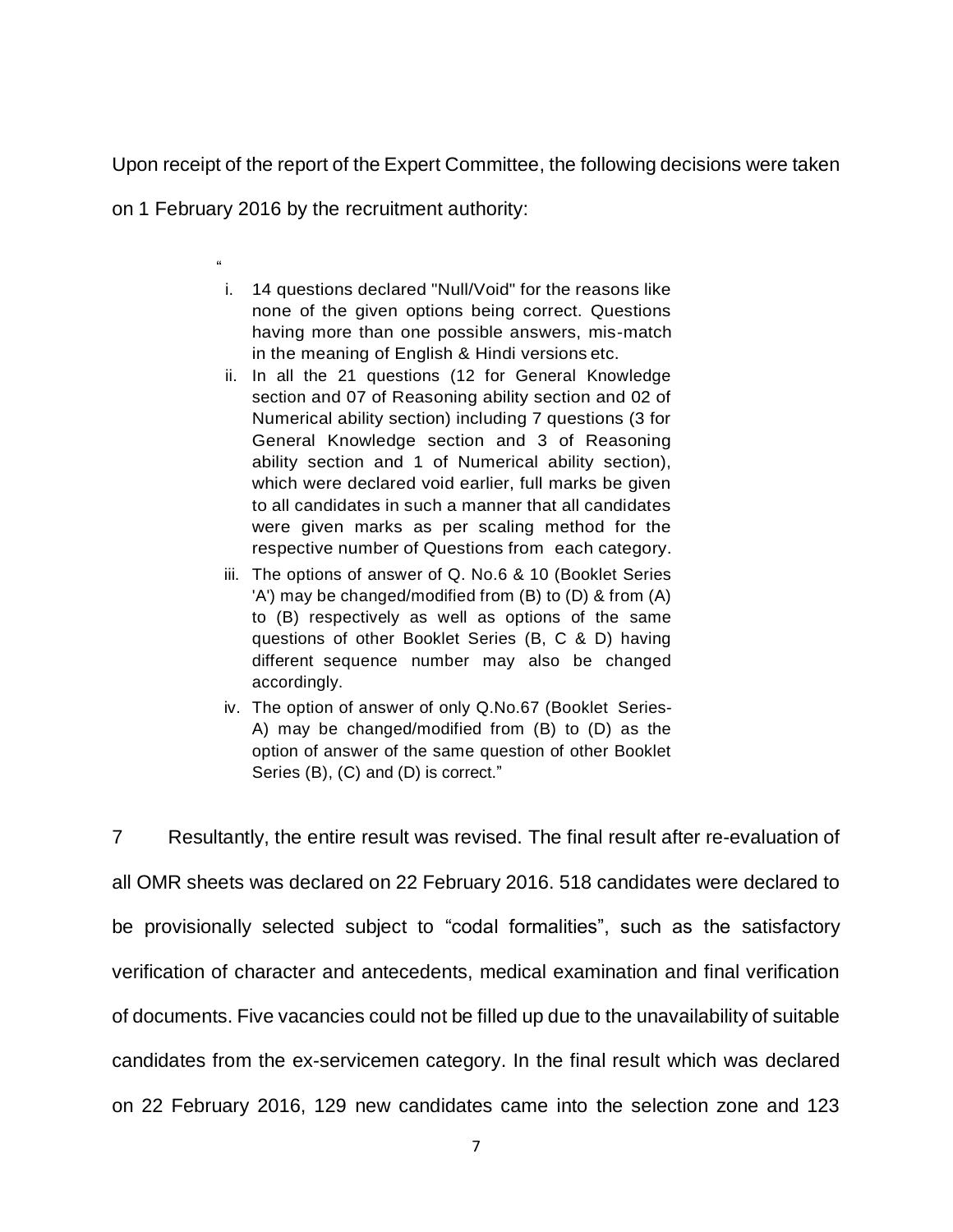candidates who had been declared selected earlier in the result of 17 July 2015 were ousted. The cut-off for the OBC category after re-evaluation of results was 79.49134163 marks. The marks which were secured by the two respondents in the revised results of 22 February 2016 were as follows:

- Umesh Kumar : 77.51406888
- Satyendra Singh: 77.27164463

8 The newly selected candidates from the result declared on 22 February 2016 were called for the completion of "codal formalities". Police verification and medical fitness was carried out and the candidates who successfully completed this process were required to report to the recruitment cell at New Police Lines, Kingsway Camp, Delhi with original attested copies of documents to collect their offers of appointment. Except for candidates with an adverse background, all selected candidates were issued offers of appointment and joined the basic training programme for Constables in Delhi Police with effect from 4 April 2016.

9 After the declaration of the result on 22 February 2016, some candidates challenged the process before the Tribunal in O.A. No. 969 of 2016<sup>4</sup> and O.A. No. 1244 of 2016<sup>5</sup> in March 2016. The Tribunal dismissed the OAs on 5 May 2016, and the Review Petitions were subsequently dismissed on 1 June 2016. Following this, writ petitions under Article 226 of the Constitution – W.P. (C) No. 7411 of 2016<sup>6</sup> and

 $\overline{\phantom{a}}$ 

<sup>4</sup> Sandeep Kumar & Ors. vs C.P. Delhi & Anr.

<sup>5</sup> Bijendere Kumar & Ors. vs. C.P. Delhi & Anr.

<sup>6</sup> Sandeep Kumar & Ors. vs. Delhi Police & Anr.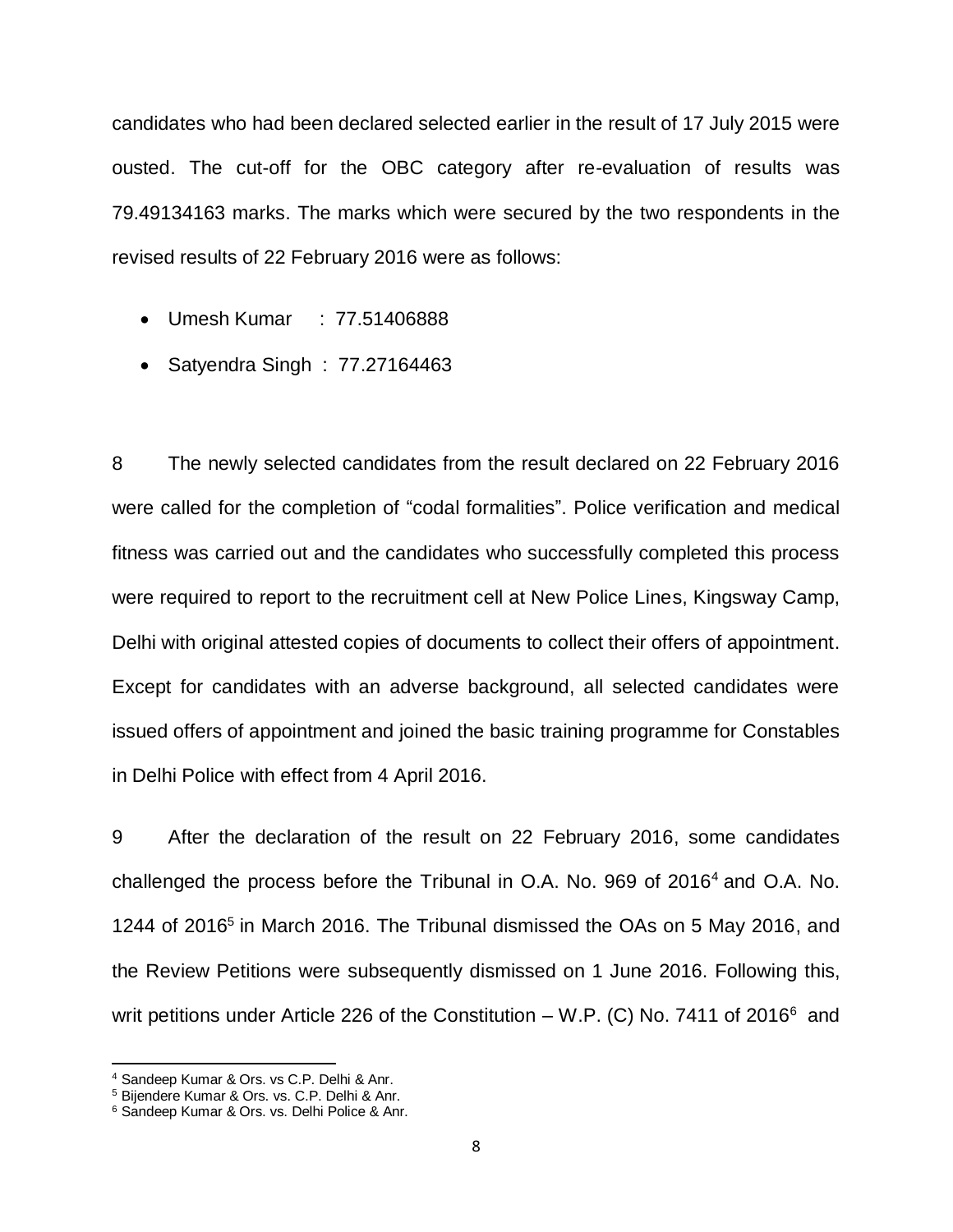W.P. (C) No. 7624 of  $2016<sup>7</sup>$  – challenging the judgments of the Tribunal were also dismissed as not pressed by the Delhi High Court on 7 September 2016.

10 On 21 March 2016, the respondents filed O.A. No. 1146 of 2016 challenging their non-selection in the revised result declared on 22 February 2016 before the Tribunal. The OA was dismissed on 15 September 2017. Umesh Kumar then filed a writ petition under Article 226 – Writ Petition (C) No.10143 of 2017 – in the Delhi High Court which was allowed by a judgment dated 6 December 2018. Following its decision in the case of Umesh Kumar, the Delhi High Court also allowed the writ petition instituted by Satyendra Singh – Writ Petition (C) No.13052 of 2018 – by its judgment dated 19 December 2018. The ultimate directions that have been issued by the Delhi High Court in the first of the two writ petitions are in the following terms:

> "For the aforesaid reasons, we find no merits in the submissions of Mr. Satyakam, learned counsel for the respondents. The petition is accordingly allowed and we direct the respondents to appoint the petitioner to the post of Constable (Executive), Delhi Police. He shall be deemed to have been appointed from the date of appointment with his other batch mates and his seniority shall be determined accordingly, on notional basis. However, he shall not be entitled to any arrears of pay and allowances. Compliance be made within next four weeks."

The companion writ petition has been allowed in similar terms.

11 Ms Madhavi Divan, learned Additional Solicitor General has assailed the correctness of the judgment of the Delhi High Court. The learned ASG submitted that:

 $\overline{\phantom{a}}$ <sup>7</sup> Bijender Kumar & Ors. vs. Delhi Police & Anr.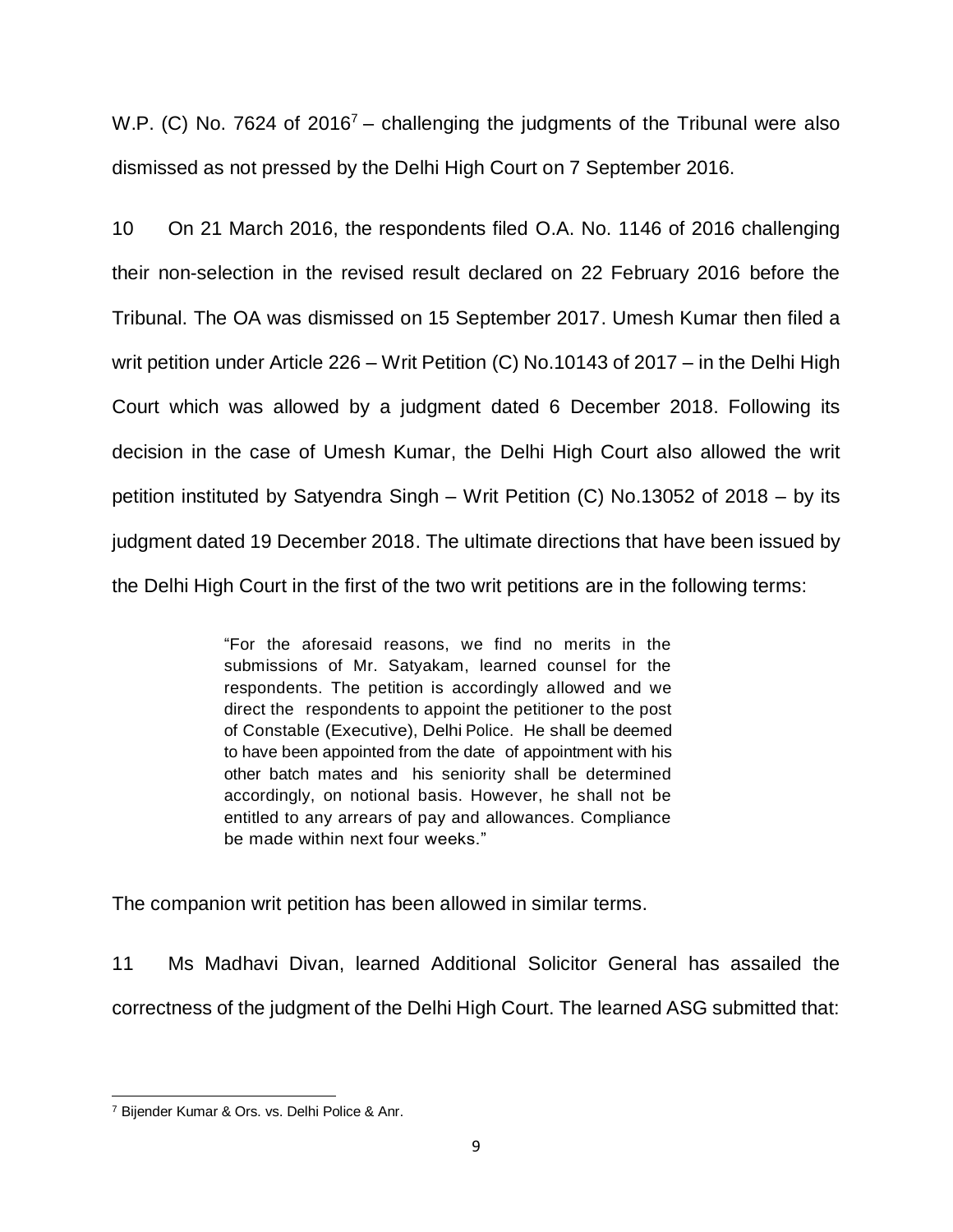- (i) The process of re-evaluation of the first result was necessitated following the receipt of complaints and the filing of OAs before the Tribunal;
- (ii) An Expert Committee was constituted by the competent authority of Delhi Police and upon due enquiry. The report established irregularities in the preparation of the answer key and the allocation of marks;
- (iii) Following the report of the Expert Committee a fresh revised list was drawn up and both the respondents secured marks below the cut-off for the OBC category;
- (iv) As many as 228 candidates are ranked higher than the respondent Umesh Kumar, while 265 candidates are ranked higher than the respondent Satyendra Singh;
- (v) The mere fact that all candidates, including the respondents, who had been successful in the first result declared on 17 July 2015 have been furnished with requisite documents including the agreement form did not confer a vested right to appointment;
- (vi) The revision of result has taken place in accordance with due process by applying the same yardstick to all candidates. Admittedly, the respondents have thereafter failed to secure marks above the cut-off for the OBC category;

10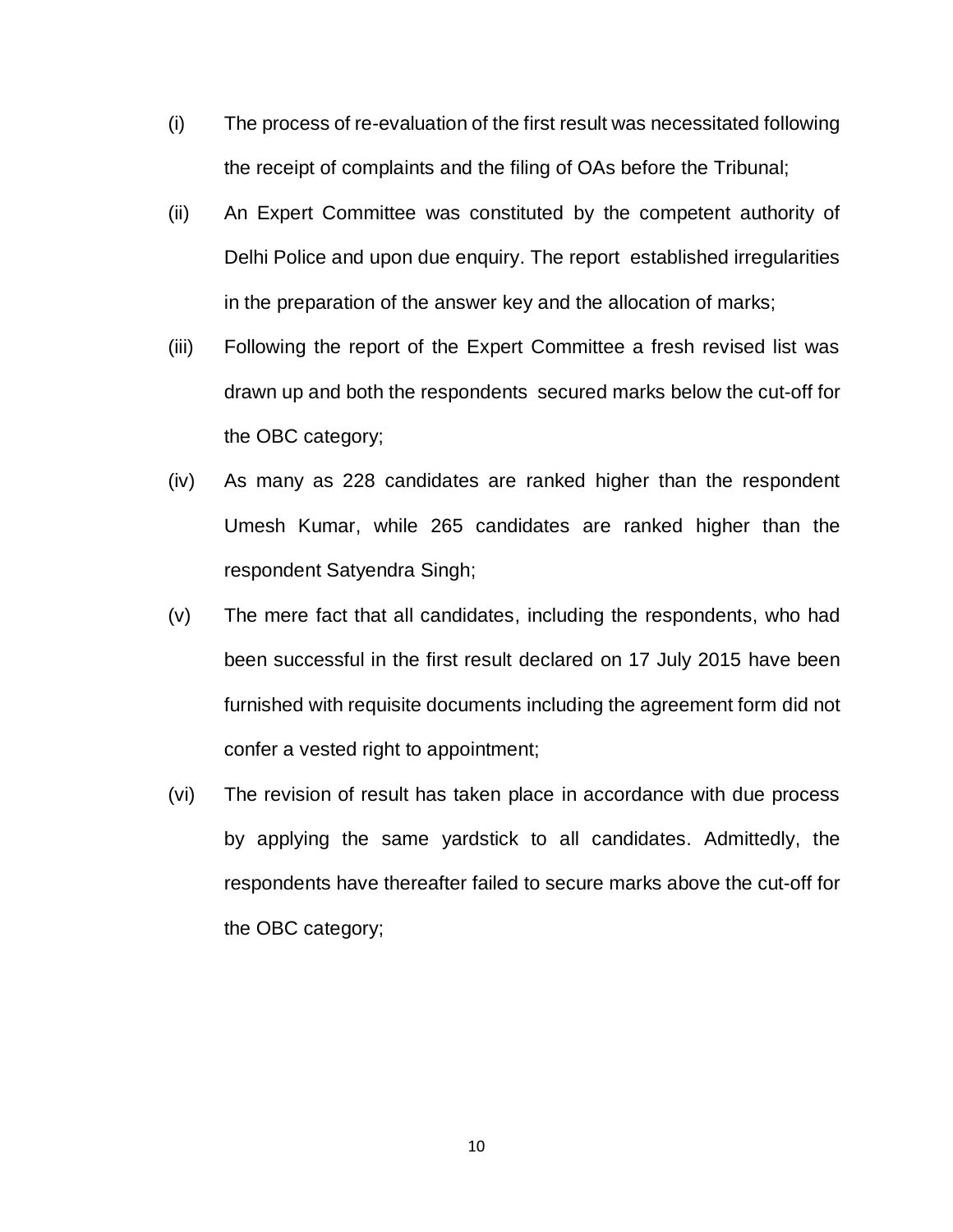- (vii) The judgement of the Delhi High Court is contrary to the law laid down by a two judge Bench of this Court in **Rajesh Kumar** vs **State of Bihar**<sup>8</sup>; and
- (viii) A grievance of respondent Umesh Kumar that he had resigned from the Railway Protection Force<sup>9</sup> was no ground for the Delhi High Court to direct the appellants, by a writ of mandamus, to issue an appointment. The respondent, in terms of Rule 275 of the RPF Rules, 1987, could have sought re-instatement in service which he failed to do.

12 On the other hand Mr Salman Khurshid, learned Senior Counsel appearing on behalf of the respondents submitted that:

- (i) Neither of the two candidates in question has been at fault;
- (ii) Both the respondents participated in the selection process and were declared to have been successful in the first result declared on 17 July 2015;
- (iii) Though, as a consequence of the revision of the result, the respondents stand ousted, grave prejudice has been caused to them;
- (iv) By furnishing documents to the respondents including the agreement form, a representation was held out to them by the appellants of their eligibility to join Delhi Police and of their selection to the post; and

 8 (2013) 4 SCC 690

 $9$  RFP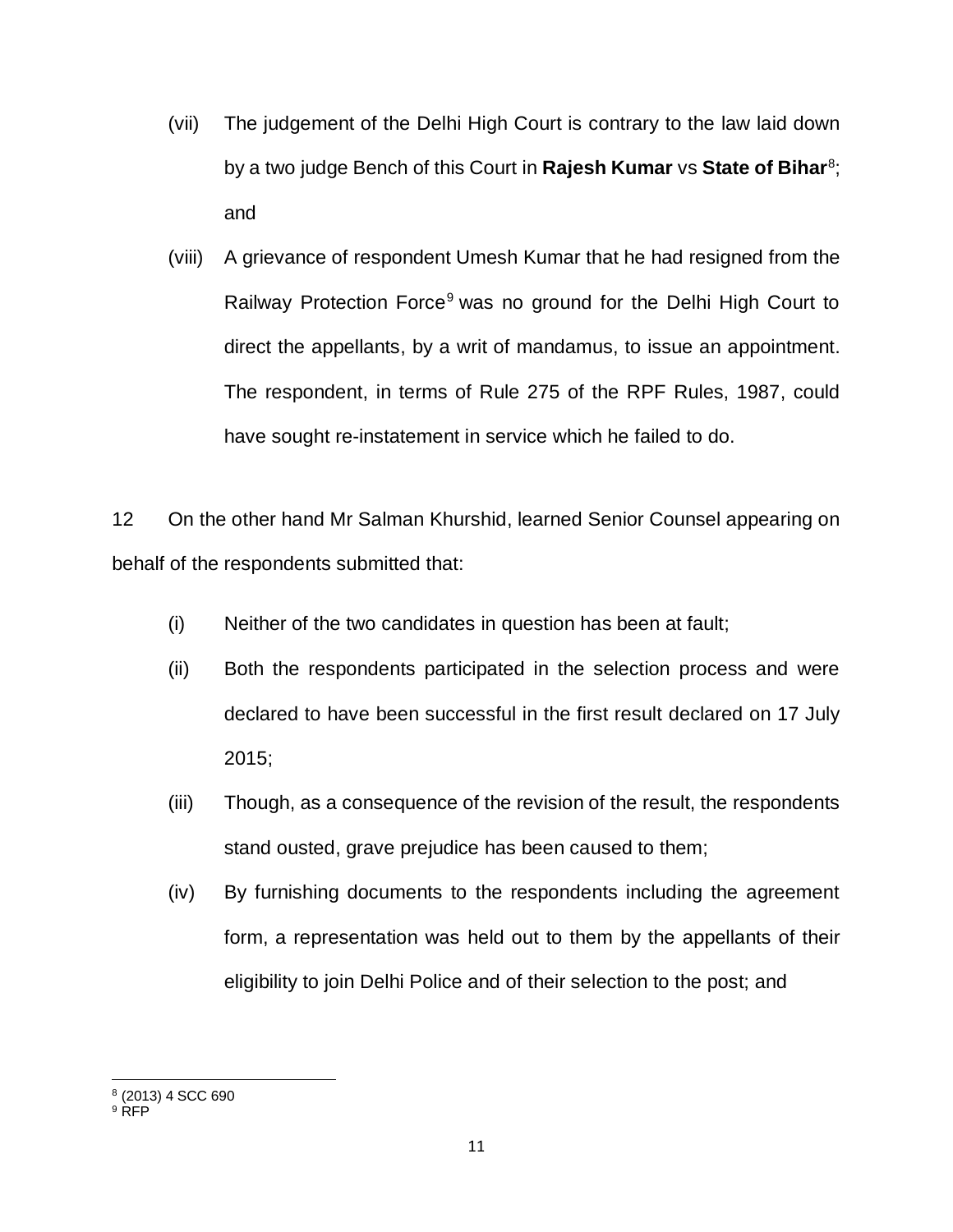(v) There may be other candidates higher than the respondents in merit in the revised result, but none of them has approached this Court under Article 136 of the Constitution or the High Court under Article 226. Hence, the ultimate direction that was issued by the High Court should not be disturbed.

13 This judgment has adverted to the course which the recruitment process followed since the publication of an advertisement for selection to the 2013 batch of Constables (Executive) – Male in Delhi Police. The narration of facts demonstrates that a result notifying a list of provisionally selected candidates was initially declared on 13 July 2015 but it was soon found that an error had crept in due to the failure to allocate a bonus mark to every candidate whose height was in excess of 178 centimetres. The allotment of bonus marks was provided in Standing Order No. 212 of 2011, which necessitated a revision of the results. In the revised result, which was declared on 17 July 2015, certain candidates from the original list were ousted while new candidates came in. Both the respondents were part of the list of successful candidates. Yet, there can be no dispute about the factual position that the recruitment process was yet to be concluded. For one thing, the process of verification of character and antecedents and the ascertaining of medical fitness was yet to be carried out. But apart from this, a set of OAs came to be instituted by unsuccessful candidates before the Tribunal highlighting grievances in regard to the manner in which the answer key had been prepared. The authorities agreed before the Tribunal to appoint an Expert Committee. Following the submission of the report of the Expert Committee, the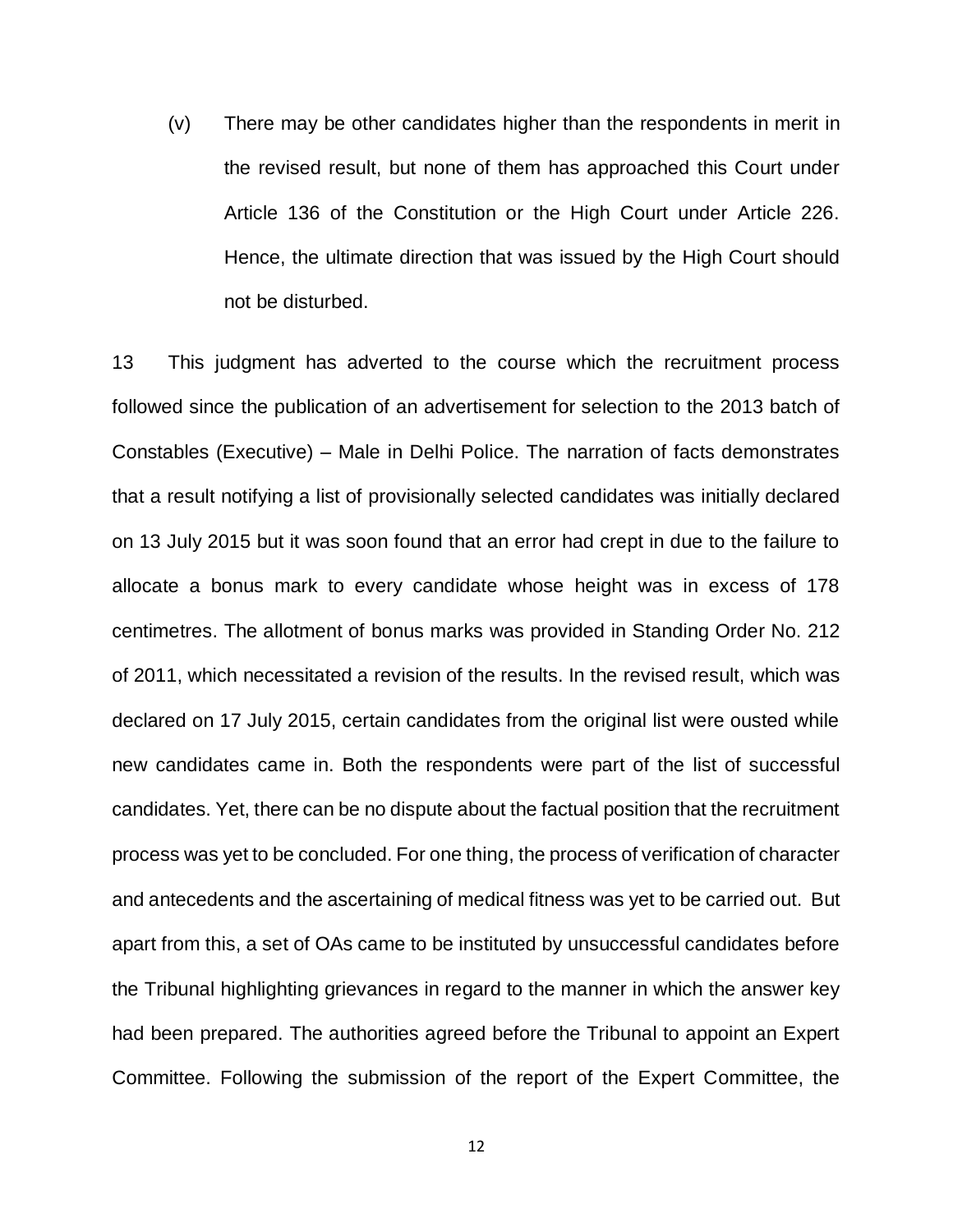results were revised on 22 February 2016. After a decision was taken by the Competent Authority for revising the result, as many as 123 candidates who had been selected earlier were ousted and 129 new candidates came into the selected list. This process of revising the results was carried out when the recruitment process was yet to be completed for the candidates selected in the result declared on 17 July 2015. This process of the revision of the result was then unsuccessfully challenged in the first batch of OAs before the Tribunal, and subsequently the writ petitions under Article 226 before the High Court were also dismissed as not pressed. The flip-flops which took place were undoubtedly because of the failure of the authorities to notice initially the norm of allotting 1 bonus mark based on height and due to the failure to prepare a proper answer key. Such irregularities have become a bane of the public recruitment process at various levels resulting in litigation across the country before the Tribunals, the High Courts and ultimately this Court as well. Much of the litigation and delay in carrying out public recruitment would be obviated if those entrusted with the duty to do so carry it out with a sense of diligence and responsibility.

14 The real issue, however, is whether the respondents were entitled to a writ of mandamus. This would depend on whether they have a vested right of appointment. Clearly the answer to this must be in the negative. In **Punjab SEB** vs. **Malkiat**  Singh<sup>10</sup>, this Court held that the mere inclusion of candidate in a selection list does not confer upon them a vested right to appointment. The Court held:

> "4. …the High Court committed an error in proceeding on the basis that the respondent had got a vested right for

 $\overline{\phantom{a}}$ 

<sup>10</sup> (2005) 9 SCC 22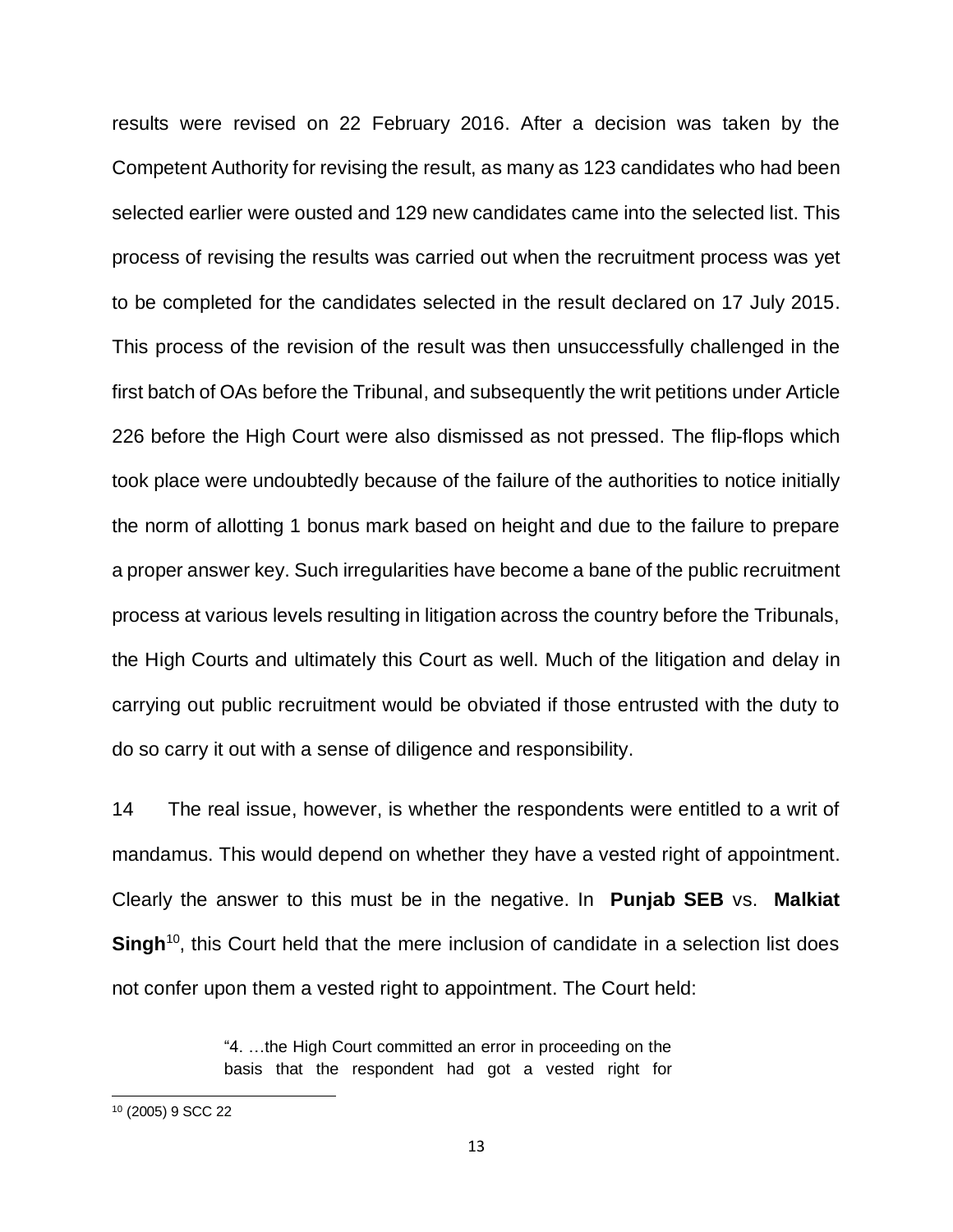appointment and that could not have been taken away by the subsequent change in the policy. It is settled law that mere inclusion of name of a candidate in the select list does not confer on such candidate any vested right to get an order of appointment. This position is made clear in para 7 of the Constitution Bench judgment of this Court in *Shankarsan Dash v. Union of India* [(1991) 3 SCC 47 : 1991 SCC (L&S) 800 : (1991) 17 ATC 95] which reads: (SCC pp. 50-51)

"*7. It is not correct to say that if a number of vacancies are notified for appointment and adequate number of candidates are found fit, the successful candidates acquire an indefeasible right to be appointed which cannot be legitimately denied.*  Ordinarily the notification merely amounts to an invitation to qualified candidates to apply for recruitment and on their selection they do not acquire any right to the post. Unless the relevant recruitment rules so indicate, the State is under no legal duty to fill up all or any of the vacancies. However, it does not mean that the State has the licence of acting in an arbitrary manner. The decision not to fill up the vacancies has to be taken bona fide for appropriate reasons. And if the vacancies or any of them are filled up, the State is bound to respect the comparative merit of the candidates, as reflected at the recruitment test, and no discrimination can be permitted. This correct position has been consistently followed by this Court, and we do not find any discordant note in the decisions in *State of Haryana v. Subash Chander Marwaha* [(1974) 3 SCC 220 : 1973 SCC (L&S) 488 : (1974) 1 SCR 165] , *Neelima Shangla v. State of Haryana* [(1986) 4 SCC 268 : 1986 SCC (L&S) 759] or *Jatinder Kumar v. State of Punjab* [(1985) 1 SCC 122 : 1985 SCC (L&S) 174 : (1985) 1 SCR 899] ."

(emphasis supplied)"

In the present case, after the name of respondents appeared in the results declared on 17 July 2015, the process of recruitment was put in abeyance since the results were challenged before the Tribunal. The process of revising the results during the course of the recruitment was necessitated to align it in accordance with law. An Expert Committee was specifically appointed following the institution of proceedings before the Tribunal. The report of the Expert Committee established errors in the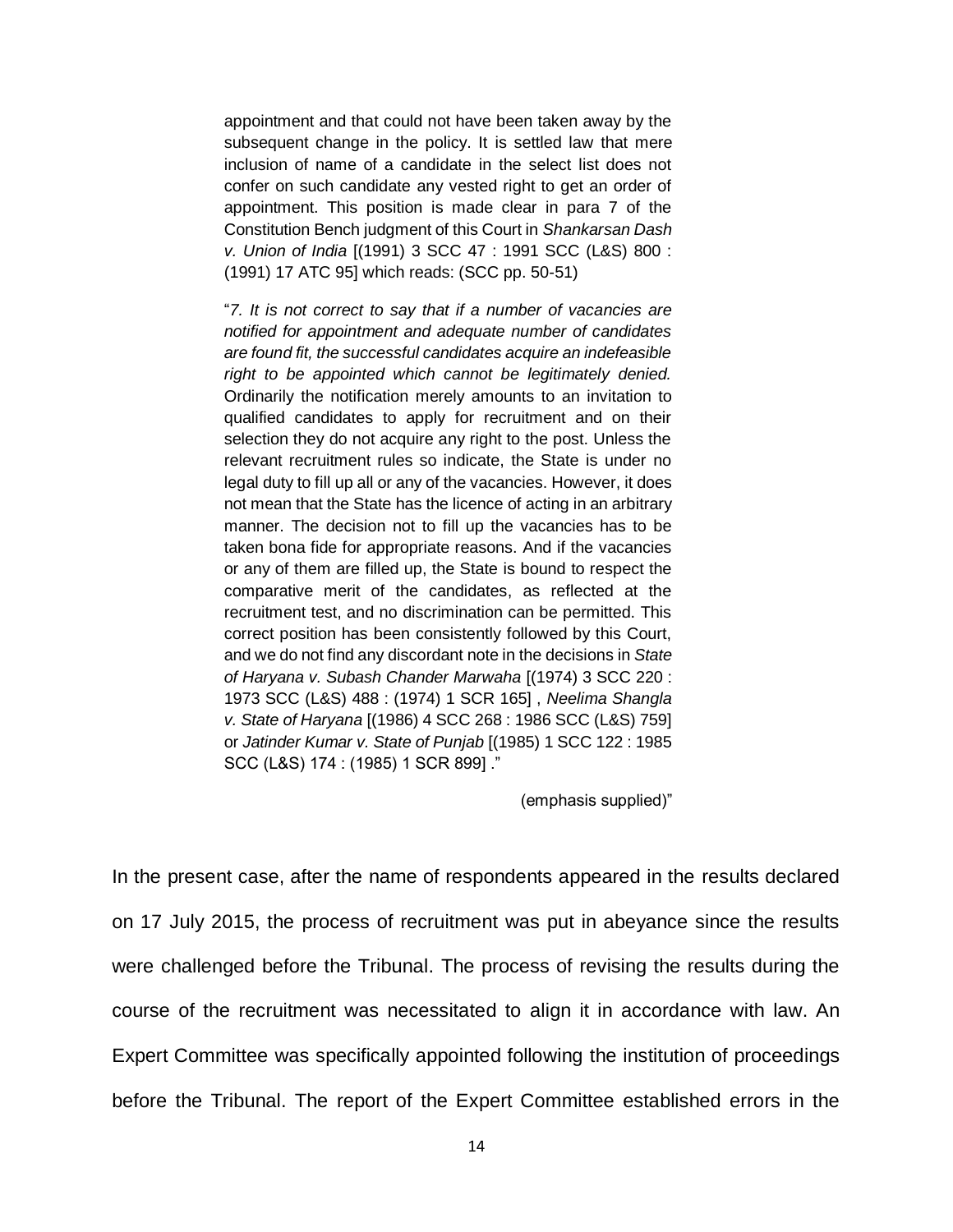answer key, and thereafter a conscious decision was taken, after evaluating the report, to revise the results on 1 February 2016. In the fresh list which was drawn up, both the respondents have admittedly failed to fulfil the cut-off for the OBC category to which they belong. As the learned ASG submitted before the Court, as many as 228 candidates are ranked above Umesh Kumar on merit while 265 candidates stand above Satyendra Singh. The submission of Mr Khurshid that these are the only two candidates before this Court would not entitle them to a direction contrary to law since they had no vested right to appointment.

15 In regard to respondent Umesh Kumar, it is also brought to our attention that he resigned from the RPF on 16 August 2015 and his resignation was accepted on 25 August 2015. Evidently, the respondent tendered his resignation without any justification when the recruitment process had not been concluded and even before an offer of appointment was made to him. In any event, it would have been open to him seek re-enlistment in the RPF at the material time which he chose to not do.

16 In **Rajesh Kumar (supra)**, Justice TS Thakur, as the learned Chief Justice of India then was, dealt with a case where the model answer key, and hence the process of evaluation of answer scripts by the Bihar Staff Selection Commission, had been found to be flawed. The Court held:

> "15.The writ petitioners, it is evident, on a plain reading of the writ petition questioned not only the process of evaluation of the answer scripts by the Commission but specifically averred that the "model answer key" which formed the basis for such evaluation was erroneous. One of the questions that, therefore, fell for consideration by the High Court directly was whether the "model answer key" was correct. The High Court had aptly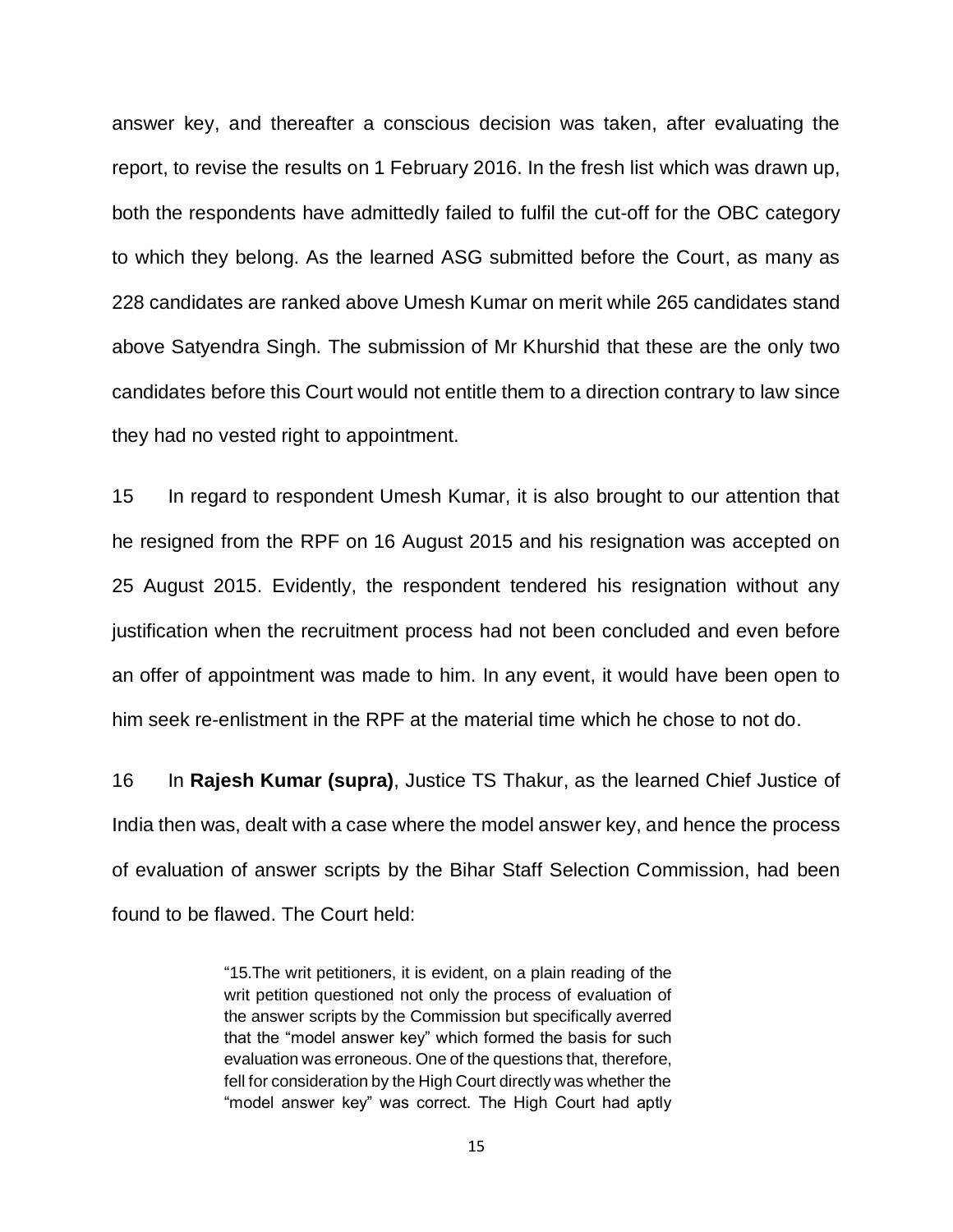referred that question to experts in the field who, as already noticed above, found the "model answer key" to be erroneous in regard to as many as 45 questions out of a total of 100 questions contained in 'A' series question paper. Other errors were also found to which we have referred earlier. If the key which was used for evaluating the answer sheets was itself defective the result prepared on the basis of the same could be no different. The Division Bench of the High Court was, therefore, perfectly justified in holding that the result of the examination insofar as the same pertained to 'A' series question paper was vitiated. This was bound to affect the result of the entire examination qua every candidate whether or not he was a party to the proceedings. It also goes without saying that if the result was vitiated by the application of a wrong key, any appointment made on the basis thereof would also be rendered unsustainable. The High Court was, in that view, entitled to mould the relief prayed for in the writ petition and issue directions considered necessary not only to maintain the purity of the selection process but also to ensure that no candidate earned an undeserved advantage over others by application of an erroneous key."

In **Rajesh Kumar (supra)**, the Court then refused the oust those individuals from service who did not make the grade after re-valuation of the result since they had been in service for nearly seven years. However, in the present case, as we have discussed above, the revised result was declared even before offers of appointment were made to the respondents since the entire process of recruitment had been put in abeyance.

17 For the above reasons, we are of the view that the judgements delivered by the Delhi High Court on 6 December 2018 in Writ Petition (C) No. 10143 of 2017 and on 19 December 2018 in Writ Petition (C) No. 13052 of 2018 do not comport with law. The High Court has been manifestly in error in issuing a mandamus to the appellants to appoint the respondents on the post of Constable (Executive) in Delhi Police. The